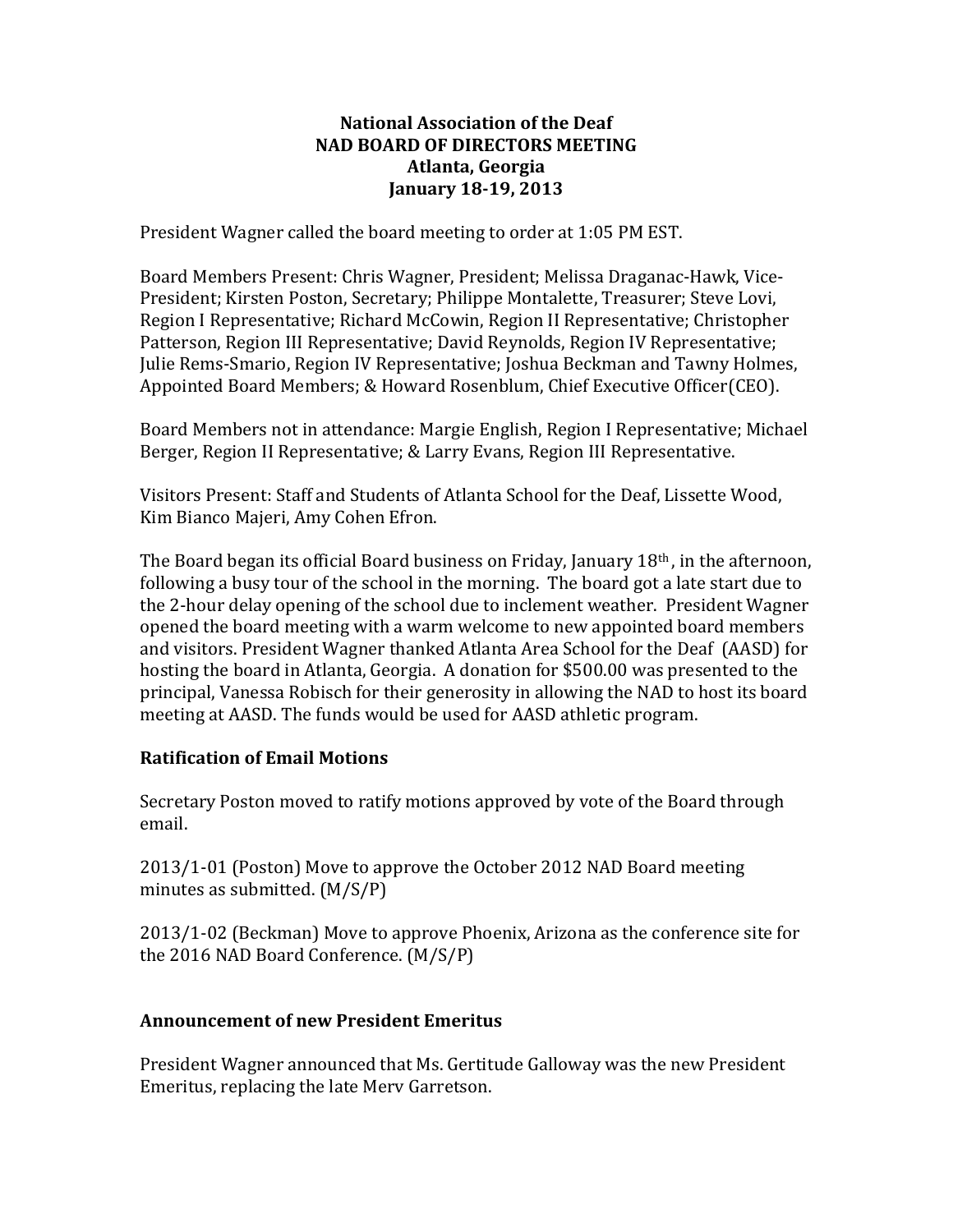Vice President Draganac-Hawk announced that Tawny Holmes was the recent recipient of the Outstanding Young Alumnus Award- Gallaudet University Alumni Association.

### **Finance Report**

Treasurer Montalette held a discussion with the board about the NAD's financial state for the NAD Fiscal year April 1, 2012-December 31, 2012. The year to date report shows NAD is in the black as of December 31, 2012. The NAD is currently at 89% of its financial target as of December 2012 and operating well within budget. NAD continues to pay down its debts from the 2012 conference and its previous creditors.

## **Headquarters Report**

CEO Rosenblum reported that following departure of the COO, the office needs were accessed and the decision was made to hire a Director of Communications. Rosenblum developed the job description for the position, advertised it widely, screened and interviewed individuals. A total of 47 applications were received. A decision to hire will be made by February 1st.

Rosenblum contracted with Angela Ellman to handle event planning for NLTC 2013 Omaha and NAD 2014 Atlanta. Rosenblum coordinated legislative training event in Iowa with the assistance of Region II reps and Kim Bianco Majeri, the training coordinator. The goal of this training was to train advocates on how to do what is best for Iowa School for the Deaf, and legislative advocacy.

Rosenblum reported that ongoing active advocacy continues with HUD for policy clarification and permit the policy change that will allow deaf only housing; meetings with various officials; telephone calls and emails with high level politicians and officials; and a meeting with Cardinal Capital Management.

Rosenblum met with NFL representatives to discuss Super Bowl regarding captioning and National Anthem signer, secured signer and other logistics. Announced that John Maucere will be the signer, and that Pepsi will sponsor John Maucere's trip.

### **Presidents Report**

President Wagner reported that there had been extensive discussion with RID regarding the accountability of the NIC testing between NAD and RID. There continues to be various legislative activities in several states, Iowa, Utah, and most recently Florida on the topic of Deaf education. Wagner reported that ongoing meetings continue with CEASD President Dr. Ron Stern and Executive Director Joseph Finnegan on the joint effort, Child First Campaign. Ongoing meetings continue with RID President Brenda Walker Prudhom, Matthew O'Hara (Interim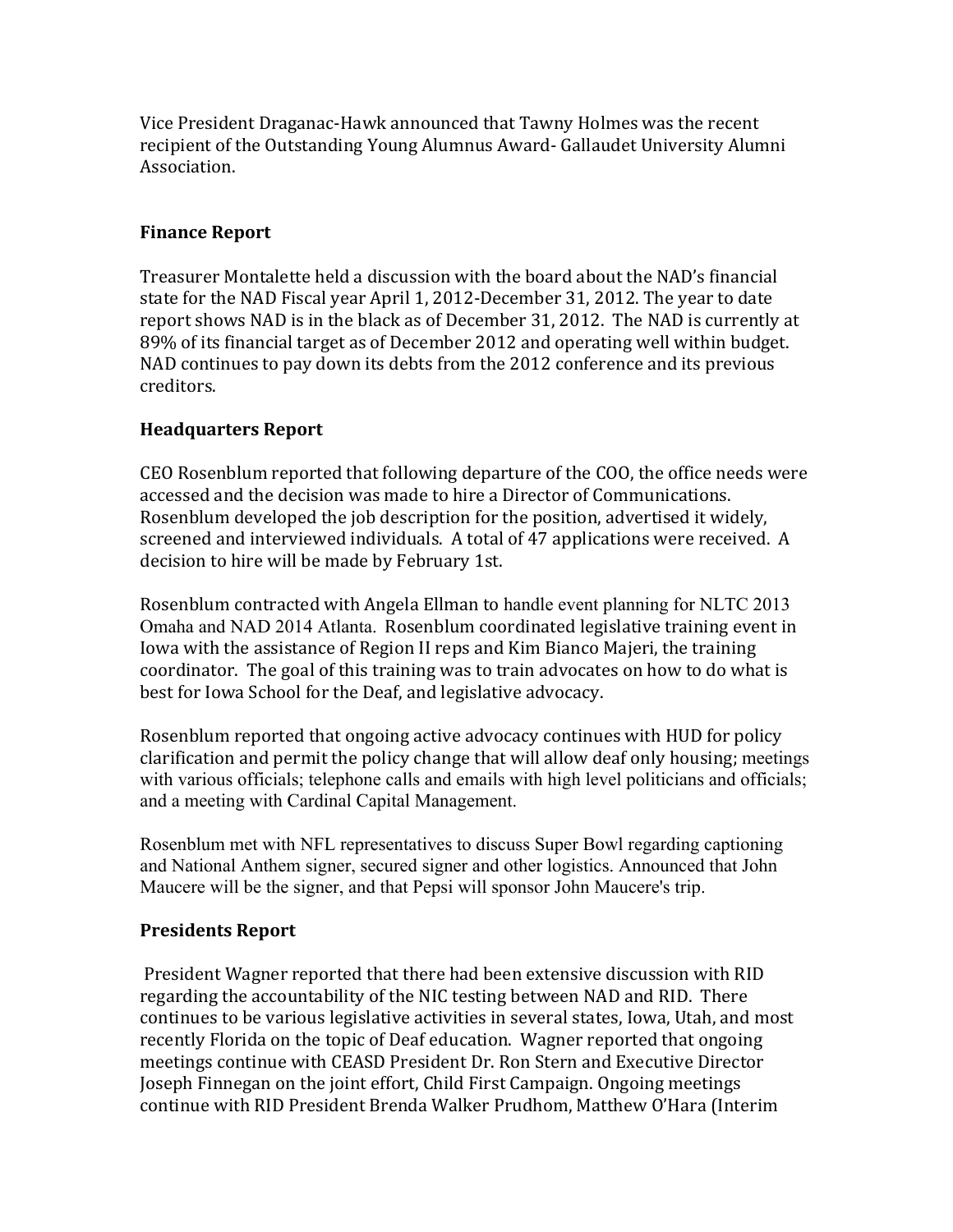ED) and Shane Feldman (New ED) to discuss NAD-RID partnership, NIC testing issues and committee structures. Wagner worked with Kim Bianco-Majeri to initiate Legislative Training in Iowa. Appointed Board Holmes, Region II Board members Berger and McCowin also supported this training on Dec 15. Wagner met with the Executive board weekly. Wagner reported that he met with Scot Atkins and Louis Schwarz regarding the creating of a new NAD Section on Deaf Businesses. Wagner delivered NAD Greetings and Message to CIT (Conference for Interpreter Trainers Conference (via video). Wagner met with appointed Board member Holmes regarding the implementation of Education Strategy Team (EST). Wagner met with Board Member Beckman, CEO Rosenblum and Director Rice regarding Jr. NAD Programs. Met with CEO Rosenblum on 2016 Conference Site Selection. Wagner produced his first two president VLOGS that were distributed to the community. Wagner implemented the NAD Holiday Greetings video for the board with support from NAD HQ office. Wagner continues to meet with Rosenblum in regards to NAD matters. Wagner continues to have ongoing meetings with representatives of Cardinal Capital Management regarding HUD and Deaf Senior Housing. Wagner met with management of E-View Connections regarding possible advertisement opportunities. Wagner participated in CED (Council on Education of Deaf) virtual board meetings. Wagner appointed Jack Cooper as Chair of Elections Reform Committee. Wagner named Marlee Matlin as Honorary Chair of the NAD Foundation. Wagner was instrumental in implementing the NAD's Official Statement on Mervin Garretson's passing. Wagner continues to work with Gallaudet University's President Hurwitz on possible joint sponsored memorial service in honor of Mery and Carol Garretson in April 2013. Wagner accepted invitations to several graduation commencements and state association conferences. Wagner responded to many email correspondences and videophone calls.

Meeting adjourned at 4: 30 pm on January 18, 2013.

# **Wagner opened the Meeting at 9:05 am on January 19th**

# **Privilege Training**

Dr. Bettina Love (Tina Love) from University of Georgia provided the board with an hour of training on privilege. The topic of her training was "Exploring Privilege Before & After." The session focused on how privilege is constructed and maintained within society. The training was well received and a healthy board discussion facilitated by Amy Cohen Efron was held afterwards.

Secretary Poston reviewed the NAD Conference Priorities and provided the board with status updates. All committees have been established as of November 2012, and are beginning to move along with working on their assigned tasks. Quarterly Committee updates are to be provided at the NAD April board meeting.

# **Section Guideline Updates**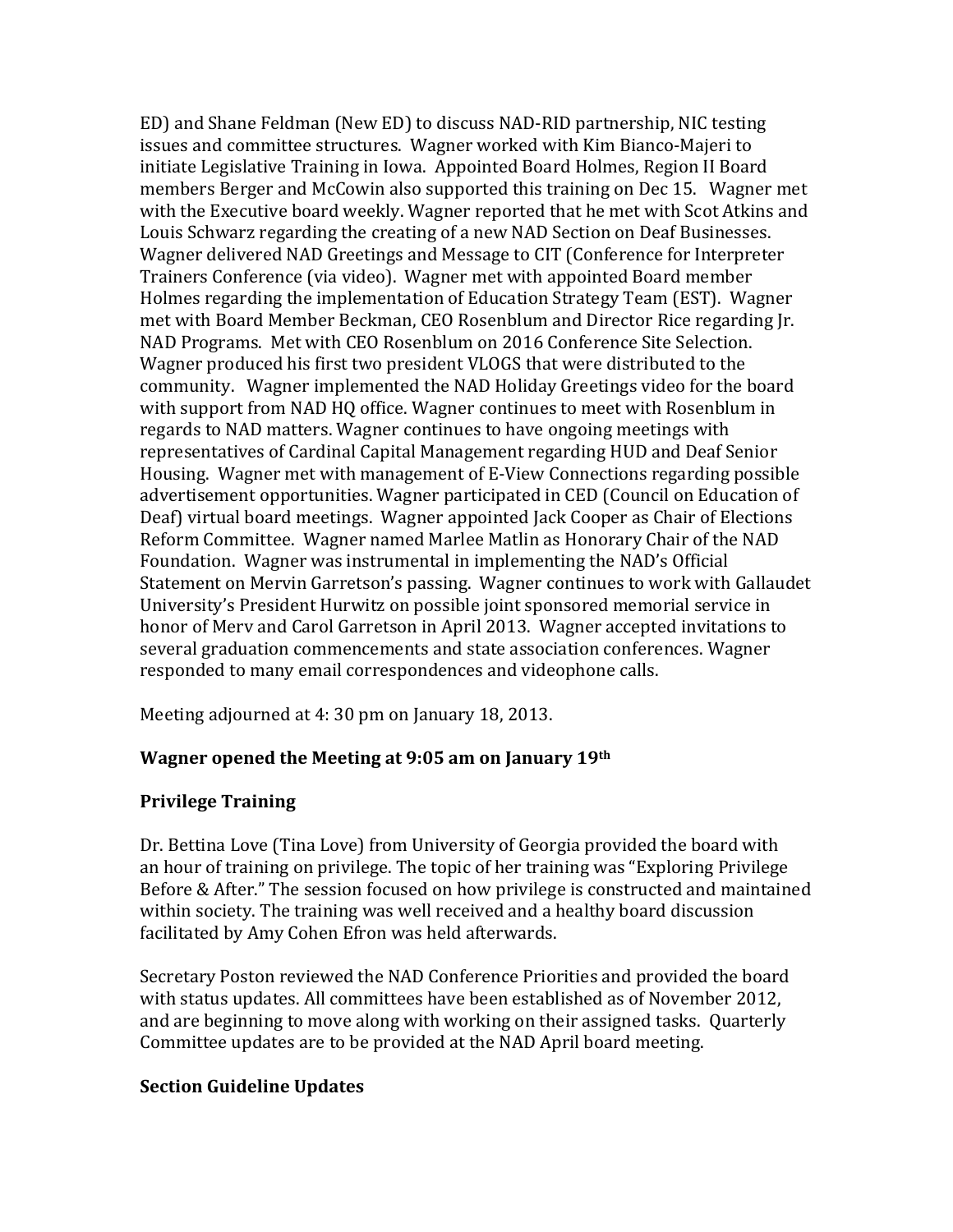Regional Board Members Lovi (Region I) and Patterson (Region II) presented to the board the draft Section Guidelines. Board had a discussion and recommendations on revisions were provided.

## **Board Legislative Training**

Kim Bianco Majeri reviewed the recent legislative training that was provided in Iowa to the board.

## **NAD 2014 Conference Theme**

Region III Board Member Chris Patterson shared the recommendations for NAD 2014 conference theme that were developed by the conference planning committee. The decision was made to present the theme in ASL primarily and this needs will be finalized at the Arizona board meeting. Committee members to do this are: Vice-President Melissa Draganac-Hawk, Appointed Board Member Joshua Beckman, Region IV board member David Reynolds and Appointed Board Member Tawny Holmes. 

### **New Youth Ambassador Program**

The board discussed the logistics of the new Youth Ambassador program (including the concept and schedule in further details. Ouestions were raised about the logistics involving the state associations. Further developments will be shared at the April Board meeting.

### **National Leadership Training Conference location discussion**

Wagner brought up the question if we would like to keep up the unofficial tradition of keeping the NLTC in the Midwest region or open it up to moving between different regions every two years. After discussion, the board determined to keep it in the Midwest due to travel costs and the advantage of having a centralized location.

### **HUD Presentation**

Kathelene Williams of Williams & Edelstein, P.C. provided the board an update on the HUD issue of Apache ASL Trails

Meeting adjourned at 12:01 pm on January 19.

Respectfully Submitted,

Kirsten Poston Secretary